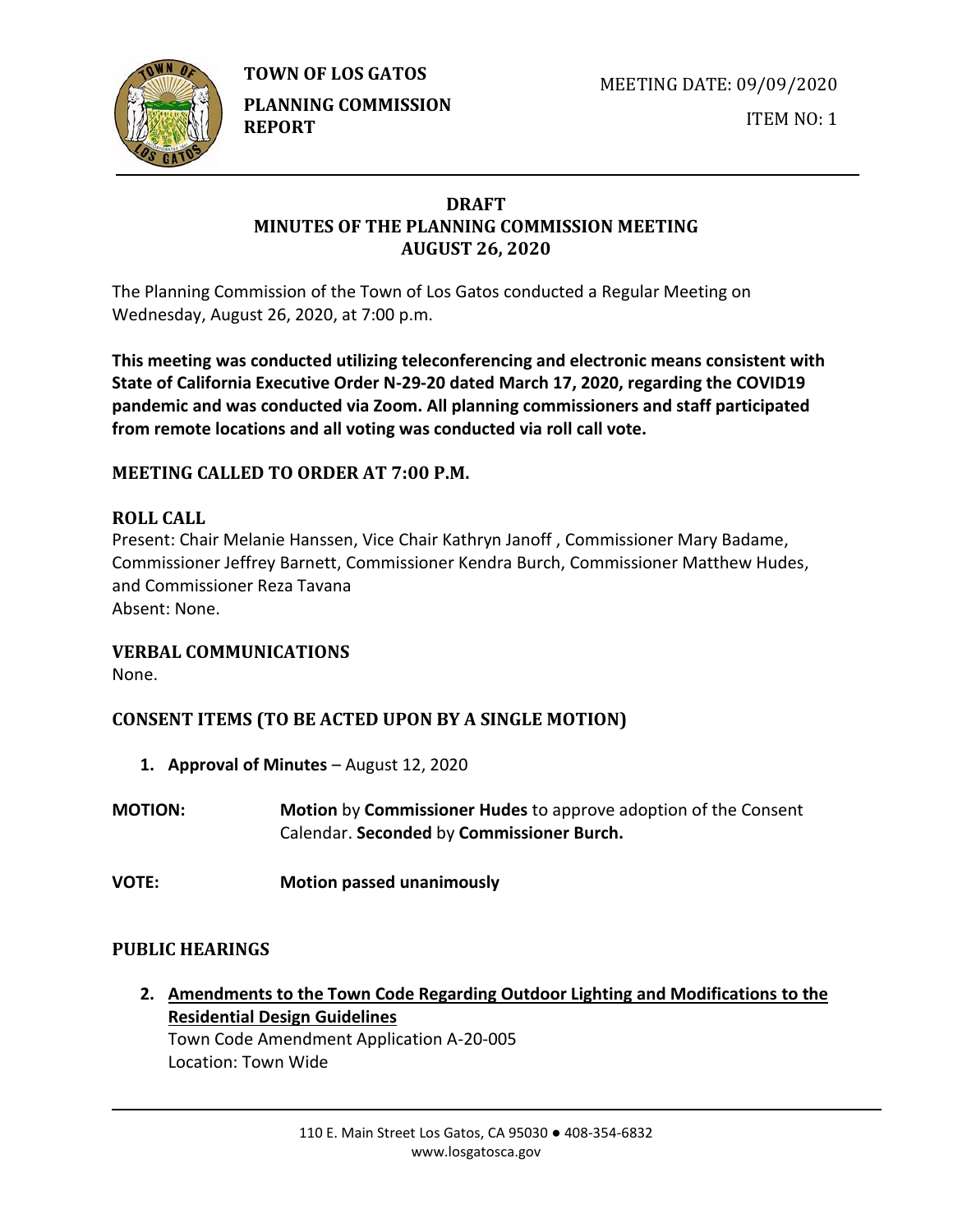Applicant: Town of Los Gatos Staff: Jennifer Armer

Forward a Recommendation to the Town Council for Approval of Amendments to Chapter 29 (Zoning Regulations) of the Town Code regarding Outdoor Lighting and modifications to the Residential Design Guidelines.

Jennifer Armer, Senior Planner, presented the staff report.

Opened and closed Public Comment.

Commissioners discussed the matter.

**MOTION: Motion** by **Commissioner Badame** to forward to Town Council a recommendation of approval of Amendments to Town Code Chapter 29 regarding Outdoor Lighting and modifications to the Residential Design Guidelines in consideration of the comments by Commissioner Hudes and Commissioner Barnett. **Seconded** by **Commissioner Barnett.**

**VOTE: Motion passed unanimously.**

**3. Request for Modification to an existing Architecture and Site Application to Remove Underground Parking for Construction of a Commercial Building in the North Forty Specific Plan**

Architecture and Site Application S-20-012 APN 424-56-017 Property Owner/Appt: Summerhill N40, LLC Project Planner: Jocelyn Shoopman

Consider approval of a Request for modification to an existing Architecture and Site Application (S-13-090) to remove underground parking for construction of a commercial building (Market Hall) in the North 40 Specific Plan area.

### **Commissioner Burch announced that she would recuse herself from the public hearing due to proximity of her home to the subject property.**

Jocelyn Shoopman, Associate Planner, presented the staff report.

Commissioners discussed the matter.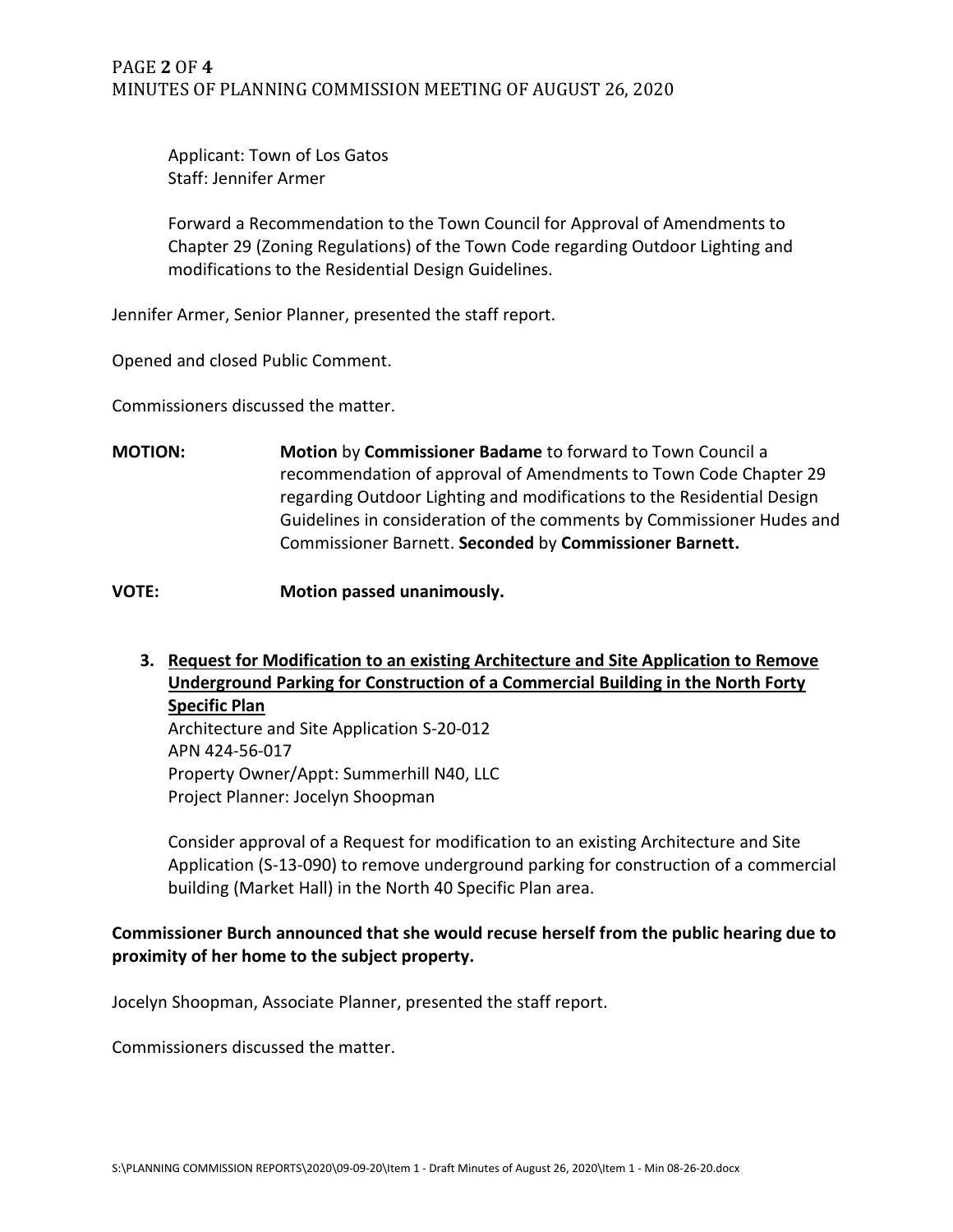PAGE **3** OF **4** MINUTES OF PLANNING COMMISSION MEETING OF AUGUST 26, 2020

**MOTION: Motion** by **Commissioner Hudes** to continue the public hearing to the meeting of September 9, 2020. **Seconded** by **Commissioner Badame.**

**VOTE: Motion passed unanimously.**

### **OTHER BUSINESS**

#### **REPORT FROM THE DIRECTOR OF COMMUNITY DEVELOPMENT**

Joel Paulson, Director of Community Development

• None.

#### **SUBCOMMITTEE REPORTS/COMMISSION MATTERS**

#### **Historic Preservation Committee**

Commissioner Hudes

- The HPC met August 26, 2020 and considered four items:
	- o 445 Los Gatos Boulevard
	- o 411 San Benito Avenue
	- o 32 Walnut Avenue
	- o Final review of the Historic Preservation portion of the General Plan

#### **General Plan Advisory Committee**

Commissioner Hanssen

- The GPAC canceled its August 20, 2020 meeting and rescheduled to September 3, 2020 where the Committee will do a second review of the Mobility Element.

#### **Commission Matters**

Commissioner Hanssen

It is important when doing the General Plan 20-year update to look for more opportunities to insert objective standards which will benefit everyone because there would no longer be questions of interpretation or opinion. It would be helpful, especially in the area of land use and community design where there is a high need for objective standards, to have a subcommittee that would suggest areas where objective standards would be helpful and possible. The subject of objective standards in the General Plan will be heard at the Planning Commission's September 9, 2020 meeting.

#### **ADJOURNMENT**

The meeting adjourned at 7:47 p.m.

This is to certify that the foregoing is a true and correct copy of the minutes of the